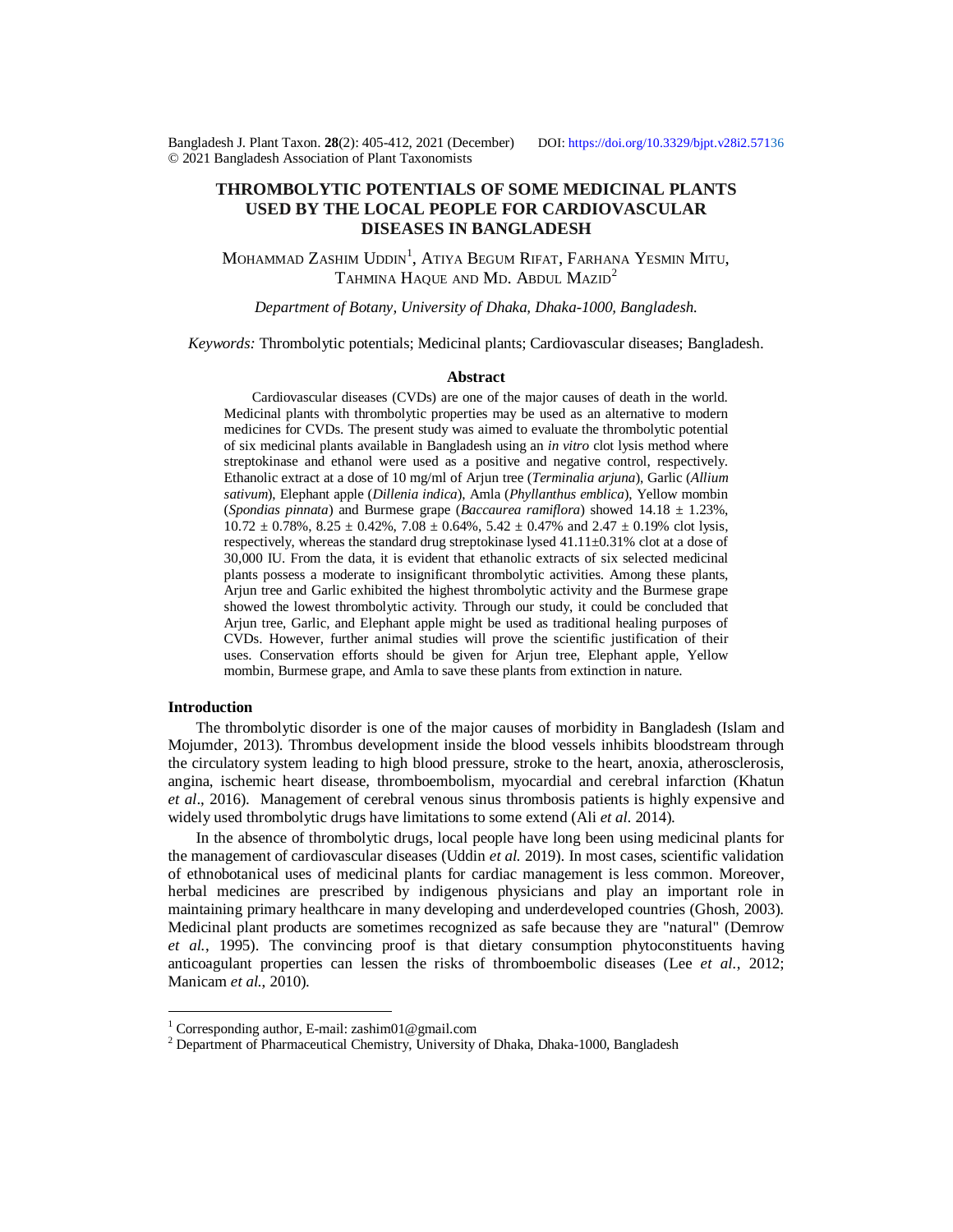Globally, the researches on antithrombolytic activity of different plant species have been initiated (Ijiri *et al*., 2016; Ijiri *et al*. 2016 and Yamamoto *et al.,* 2013). Bangladesh as sub-tropical country possesses a number of useful medicinal plant having cardio protective properties. As a result, indigenous physicians recommend their use for treatment of chest diseases, high cholesterol, blood pressure and other CVDs (Uddin *et al.*, 2019). *Allium sativum* was used for gastric, cold, fever, chest pain, reduced pressure and ringworm (Uddin *et al*., 2015a,b; Haque *et al*., 2017). *Terminalia arjuna* was reported for the treatment of heartache from different area from Bangladesh (Uddin *et al*., 2012, Uddin and Hassan, 2014). *Baccaurea ramiflora* was reported for antioxidant properties (Ullah *et al.,* 2012). *Phyllanthus emblica* is used for the treatment of heart disease (Khatun and Rahman, 2018). Verification of scientific validity of local uses of medicinal plants in Bangladesh is in preliminary stage. So an ethnobotanical approach for the scientific validations of local uses of medicinal plants for CVDs management is essential. In the present study an attempt was taken to evaluate thrombolytic activity of six selected medicinal plant species available in Bangladesh using *in vitro* clot lysis model.

### **Materials and Methods**

#### *Selection of plant material*

Based on ethnomedicinal information locally used in Thankurgaon and Dinajpur district, the six most commonly used medicinal plants for the management of CVDs were selected. These were Arjun tree (*Terminalia arjuna*)*,* Burmese grape (*Baccaurea ramiflora*)*,* Elephant apple (*Dillenia indica*), Garlic (*Allium sativum*)*,* Amla (*Phyllanthus emblica*), Yellow mombin (*Spondias pinnata*) (Plate 1). Then bark of Arjun tree, bulb of Garlic, fruits of Burmese grape**,** Elephant apple, Amla and Yellow mombin were collected from study area and were brought in Plant taxonomy laboratory during 2018. Identities of these plants were confirmed using traditional herbarium techniques (Alexiades, 1996; Hyland, 1972). Voucher specimens of these species were preserved in Dhaka University Salar Khan Herbarium.



Plate 1. A. Arjun tree (*Terminalia arjuna*) B. Burmese grape (*Baccaurea ramiflora*) C. Elephant apple (*Dillenia indica*) D. Garlic (*Allium sativum*) E. Amla (*Phyllanthus emblica*) F. Yellow mombin (*Spondias pinnata*)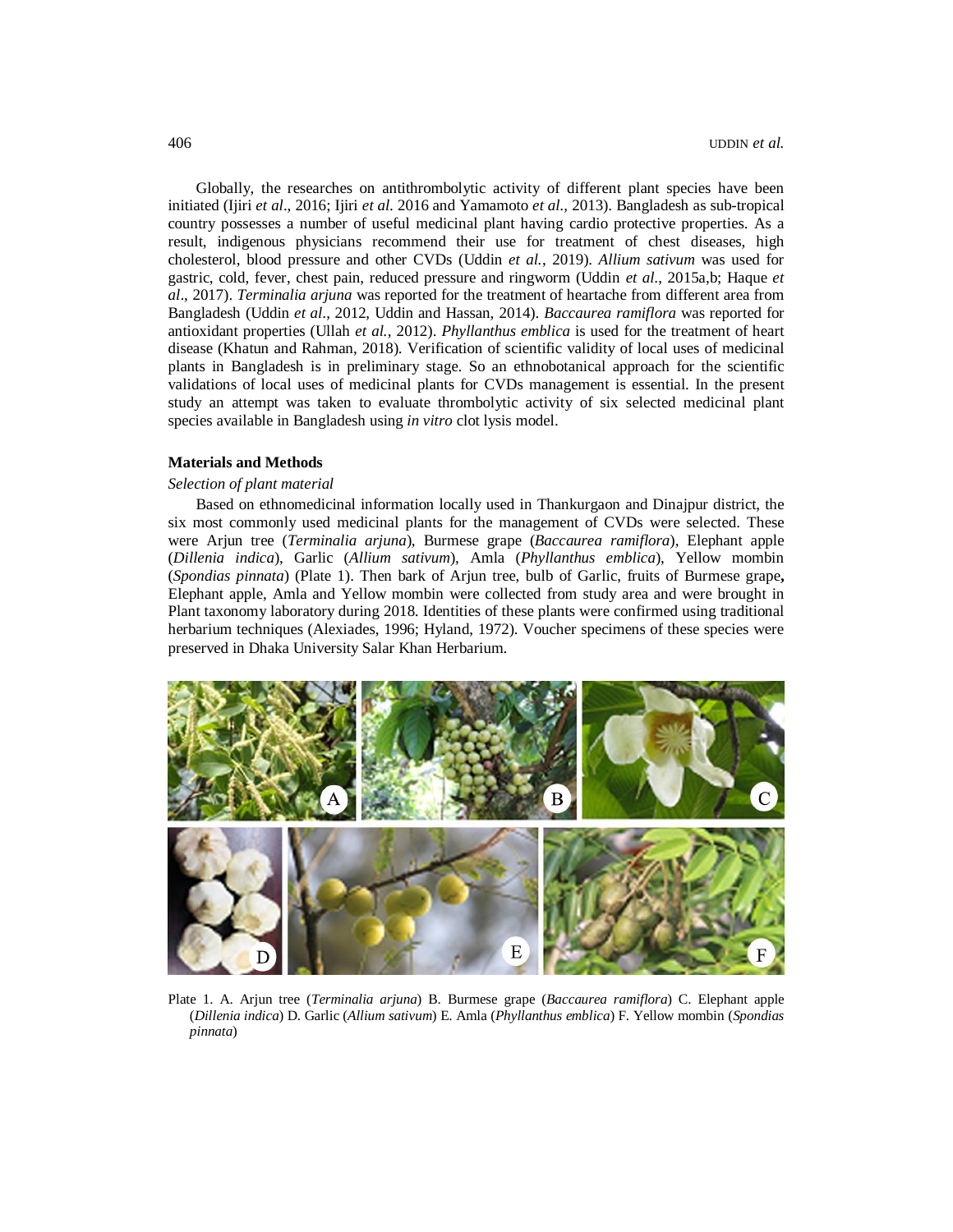#### THROMBOLYTIC POTENTIALS OF SOME MEDICINAL PLANTS 407

#### *Preparation of plant materials*

Immediately after collection, specified parts (barks, bulbs and fruits) of the plants were washed with clean water to remove filth and dirt materials. After proper washing these parts were cut into small pieces, then shade dried for several days. Then these materials were ground into coarse powder using high capacity grinding machine and preserved in a locked container at room temperature for further experimental analysis.

# *Streptokinase (SK)*

The commercially available lyophilized streptokinase (SK) (S-kinase, Popular Pharmaceuticals Ltd., Bangladesh) of 15, 00, 000I.U per vial used as a positive control. Then, 5 ml of sterile water for injection was added to streptokinase vial and mixed thoroughly. From this suspension 100μl (30,000 I.U) was used as positive control in *in vitro* thrombolysis assay (Prasad *et al.* 2007).

#### *Crude extracts preparation*

At first 100 gm powdered materials from each plant were taken in three clean, round bottomed flasks and soaked in 300 ml of 70% ethanol. The containers with its content were sealed by foil and kept for a period of 5 days with occasional shaking and stirring. The mixture was then filtered with Whatman's filter paper. Then the filtered extracts were collected and dried at low temperature employing vacuum to make crude extracts.

## *Plant extracts preparation*

The evaluations of thrombolytic activities of all plant extractives were done using streptokinase (SK) as a reference standard drug (Ali *et al.* 2014). At first 100 mg crude extracts of each plants was suspended in 10 ml of 70% ethanol and the suspension was shaken vigorously with a vortex mixture. Then the suspension was kept overnight and decanted to remove the soluble supernatant, which was filtered with Whatman's filter paper. Later this preparation from each was added to the microcentrifuge tubes containing the clots for checking thrombolytic activities.

# *Collection of blood sample*

Venous blood was drawn from healthy human volunteers irrespective of gender by maintaining aseptic condition. Then blood samples were immediately transferred to pre-weighted and pre-labelled sterile microcentrifuge tubes (0.5 ml to each centrifuge tube) to form clots.

### *In vitro thrombolytic activity*

The thrombolytic activity in terms of *in vitro* clot lysis was carried as reported earlier (Prasad *et al.* 2007, Ali *et al.* 2014).

#### *Preparation of clots*

At first the micro centrifuge tubes along with blood samples were centrifuged at 2000 rpm for 5 min to let the serum separate above the easy removal from the centrifuge tube. Then the centrifuge tubes were incubated in simulated body temperature i.e. at 37°C for 45 minutes in temperature-controlled incubator.

### *Clot lysis*

After incubation, blood clot was formed at the bottom of each centrifuge tube. Then the serum was completely removed from each centrifuge tube without disturbing the formed clot. After removing the serum, the clot containing tubes were weighted again to determine the clot weight. Then weight of clotted blood ( $\Delta W$ ) was taken by subtracting the pre-weighted (W<sub>1</sub>) from the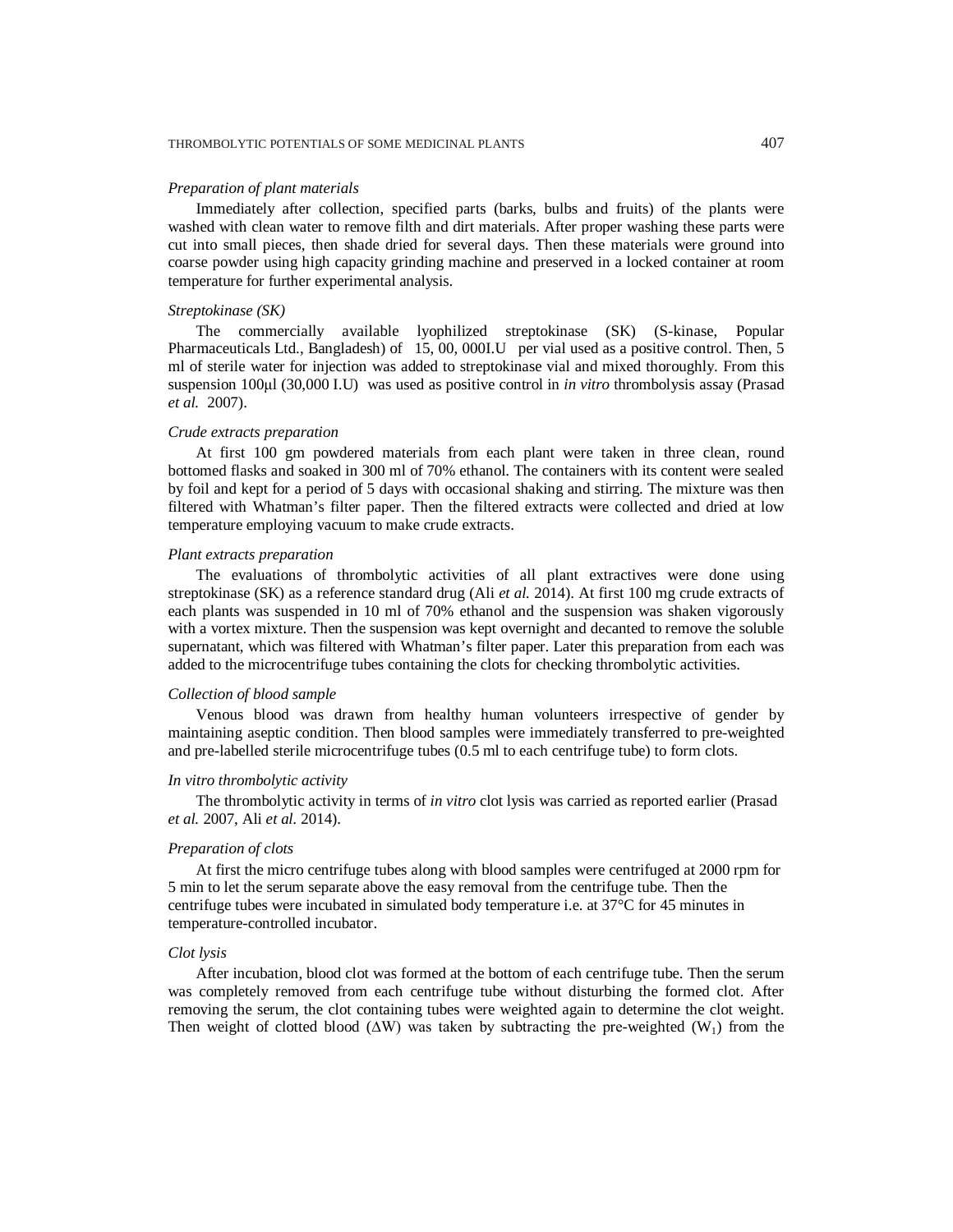weight of clot containing tube (W<sub>2</sub>) as,  $\Delta W = W_2 - W_1$  (Zaman *et al.* 2015). The equation for calculating clot weight is as following: clot weight  $=$  weight of clot containing tube  $-$  weight of empty tube.

Then 100µl of each extractive was added in each micro centrifuge tubes, where streptokinase was applied as a positive thrombolytic control and ethanol was applied as a negative thrombolytic control respectively. All the centrifuge tubes were again incubated at 37°C for 90min to observe clot lysis. After incubation, the centrifuge tubes were taken out from the incubator and the obtained fluid was removed. The tubes were again weighted to observe the difference in weight after clot lysis. Difference obtained in weight taken before and after clot lysis was expressed as percentage of clot lysis (Zaman *et al.* 2015). So, percentage of clot lysis was determined as following equation:

% of clot lysis = 
$$
\frac{\text{Weight of lysis}}{\text{Weight of clot before lysis}} \times 100.
$$

### *Statistical analysis*

The statistical analysis was carried out by JMP version 4. The values were analyzed as mean  $\pm$  SEM and expressed as percentages. All values were expressed as mean  $\pm$  SEM for nine replicates. Data were analyzed by one-way ANOVA. A *p* value  $\leq 0.0001$  was considered to be statistically significant.

### **Results and Discussion**

The results of clot lysis using plant extracts, streptokinase and ethanol were presented in the Table 1. The inclusion of 100 $\mu$ l of streptokinase, positive control (30000 IU) to the clot along with 90 minutes of incubation at 37°C temperature obtained 41.11  $\pm$  0.31% clot lysis. When 100 µl of ethanol as negative control was added to clot, it showed negligible amount lysis  $(1.36 \pm 0.02)$  of clot. The main differences in clot lysis percentage between positive and negative control are statistically very significant. After treatment of blood clots with 10mg/ml of ethanolic extract of Arjun tree (*Terminalia arjuna* (Roxb. *ex* DC.) Wight & Arn.), Garlic (*Allium sativum* L.) and Elephant apple (*Dillenia indica* L.), it was found that 14.18 ± 1.23% clot has been lysed by Arjun extract 10.72  $\pm$  0.78% by garlic extract and 8.25  $\pm$  0.42% by elephant apple extract. On the other hand, Amla (*Phyllanthus emblica* L.) extract, Yellow mombin (*Spondias pinnata* (L. f.) Kurz) Burmese grape (*Baccaurea ramiflora* Lour.) extract lysed 7.08  $\pm$  0.64%, 5.42  $\pm$  0.47%, 2.47  $\pm$ 0.19% of clots, respectively (Table 1). So compare with the standard it is evident that ethanolic extracts of the former three extract possess a moderate thrombolytic potentials. But the later three extractives exhibited insignificant lysis of clots. Among the tested plant extracts, extract of Arjun tree and Garlic exhibited highest thrombolytic activity and extract of Burmese grape showed lowest thrombolytic activity in comparison to native control (Table 1).

This study seems to be the preliminary attempt to justify the potentials of plants for clots lysis based on ethnobotanical information of medicinal plants. The plants including Arjun tree, Garlic, Elephant apple, Amla, Yellow mombin and Burmese grape used in the research have long been used by the local people in CVDs management based on their forefather long experience (Uddin *et al*., 2001; Uddin *et al*., 2004; Uddin *et al*., 2006; Roy *et al*., 2008; Yusuf *et al*., 2009; Uddin, 2013; Uddin and Hassan, 2014; Uddin *et al*., 2017; Ghani, 2003; Fahad *et al*., 2014). The local people did not have any scientific evidence of the use of these plants. They followed the knowledge of their ancestors about plant uses as true. Among the six plants used in the present study, Arjun tree and Garlic were most commonly used by locals in the management of CVDs which has been proven some extend by the current scientific evaluation. The daily intake of garlic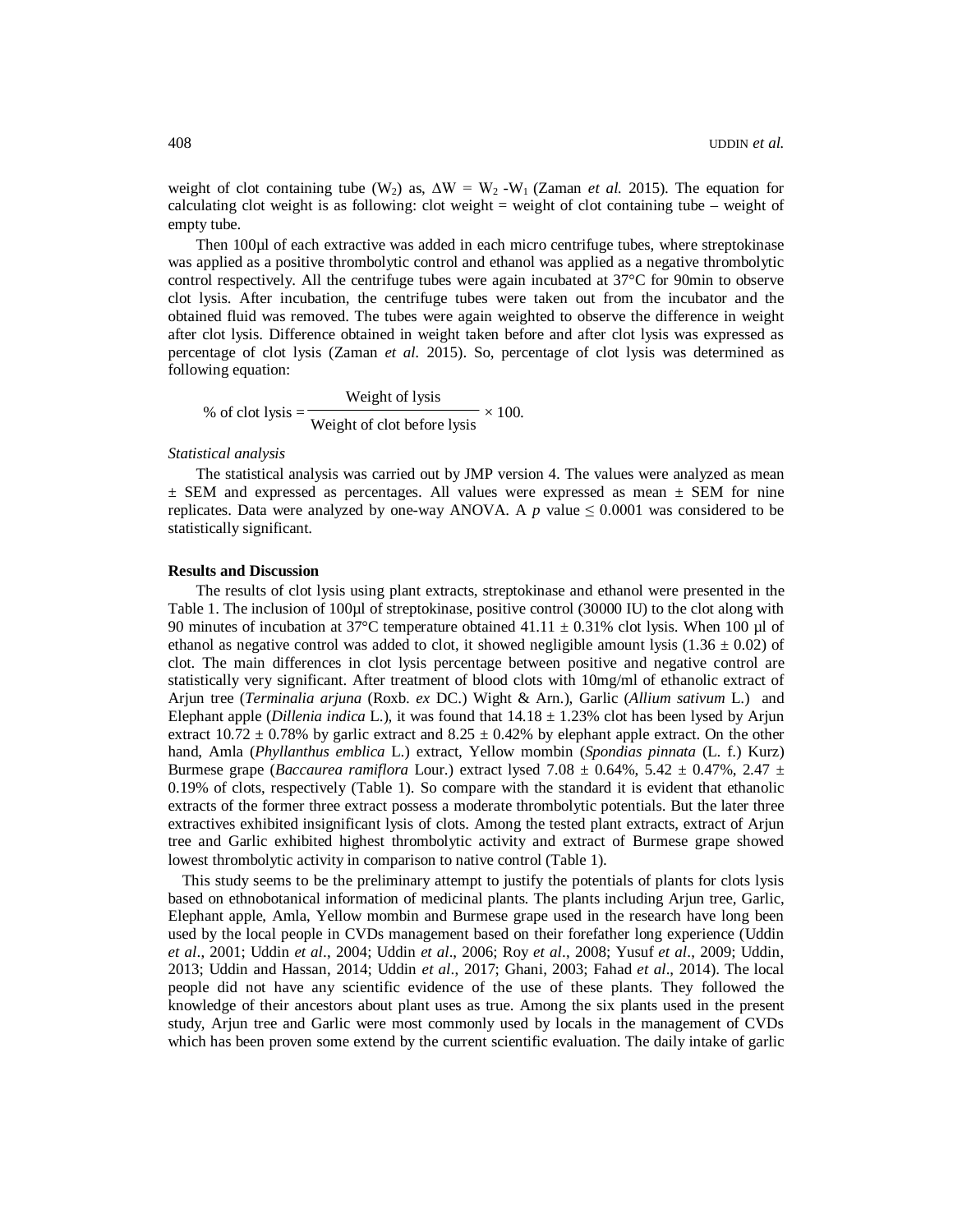is effective for prevention of arterial thrombotic disorders (Ijiri *et al*., 2016), whereas the bark of Arjun tree also showed beneficial effect in coronary artery diseases (Dwivedi, 2007). Apart from these, the use of sour fruits among the local people for the management of CVDs could also be noticed (Uddin *et al*., 2019). In the present study we have found some evidences of the ability of clot lysis from Elephant apple, Amla, Yellow mombin and Burmese grape which was proved traditional knowledge of local people.

| Scientific name and voucher number                         | English/Bengali<br>name   | Family        | % of clot lysis after<br>using plant extract |
|------------------------------------------------------------|---------------------------|---------------|----------------------------------------------|
| Terminalia arjuna (Roxb. ex DC.)<br>Wight $&$ Arn., ABR-01 | Arjun tree/Arjun          | Combretaceae  | $14.18 \pm 1.23***$                          |
| Allium sativum L., FYM-36                                  | Garlic/Roshun             | Liliaceae     | $10.72 \pm 0.78$ ***                         |
| Dillenia indica L., ABR-12                                 | Elephant apple/<br>Chalta | Dilleniaceae  | $8.25 \pm 0.42***$                           |
| Phyllanthus emblica L., FYM-07                             | Amla/Amloki               | Euphorbiaceae | $7.08 \pm 0.64***$                           |
| <i>Spondias pinnata</i> (L. f.) Kurz, FYM-86               | Yellow<br>mombin/Amra     | Anacardiaceae | $5.42 \pm 0.47***$                           |
| <i>Baccaurea ramiflora Lour., ABR-87</i>                   | Burmese grape/<br>Lotkon  | Euphorbiaceae | $2.47 \pm 0.19***$                           |
| Streptokinase                                              |                           |               | $41.62 \pm 0.40^*$                           |
| Ethanol                                                    |                           |               | $1.36 \pm 0.02**$                            |

|  | Table 1. Clot lysis values of six medicinal plants (in terms of % of clot lysis). |  |  |
|--|-----------------------------------------------------------------------------------|--|--|
|--|-----------------------------------------------------------------------------------|--|--|

Results represented in means  $\pm$  SEM (n = 9); Level of Significance, \*\*\* p<0.0001,\*\* p<0.001, \* p<0.05 comparing with standard Streptokinase (41.62%).

Considering the preliminary results of the present research, the potential of the plants can be proved with certainty by carrying out long term research which could be a milestone in the discovery of new medicines for the management of CVDs from the medicinal plants. Once upon a time, there were plenty of medicinal plants including Arjun tree, Elephant apple, Amla, Yellow mombin and Burmese grape availalbe in Bangladesh. Due to anthropogenic pressure, lack of awareness, and development activities, currently, such medicinal plants were not encountered in nature easily. Since their folk uses have been proven scientifically to some extend true, it is matter of time before elimination, these plants are to be protected in nature. Arjun tree, Garlic, Elephant apple, Amla, Yellow mombin and Burmese grape can be used in future as an alternative source of medicine to modern drugs if clot lysis power will be proven further using modern scientific tools. From the present evaluation, it can be established that our findings may have substantial implications in CVDs management. The results are also supported the medicinal uses of these six medicinal plants in Bangladesh. The findings may direct the opportunity of developing new thrombolytic compounds from Arjun tree, Garlic and Elephant apple extracts.

This study investigated some medicinal plants and spices to explore their thrombolytic potential. Traditionally, medicinal plants, spices, herbs etc. are used from the history of mankind. Scientific evaluation of those has yielded many plant derived drugs which are available in the market. It is noteworthy that about one of three drugs is discovered from natural sources (Leta *et al.*, 2002; Gillman *et al.*, 1995). Many studies have been directed by various researchers to find out the herbs, species, plants and natural foods possessing antithrombotic properties. There is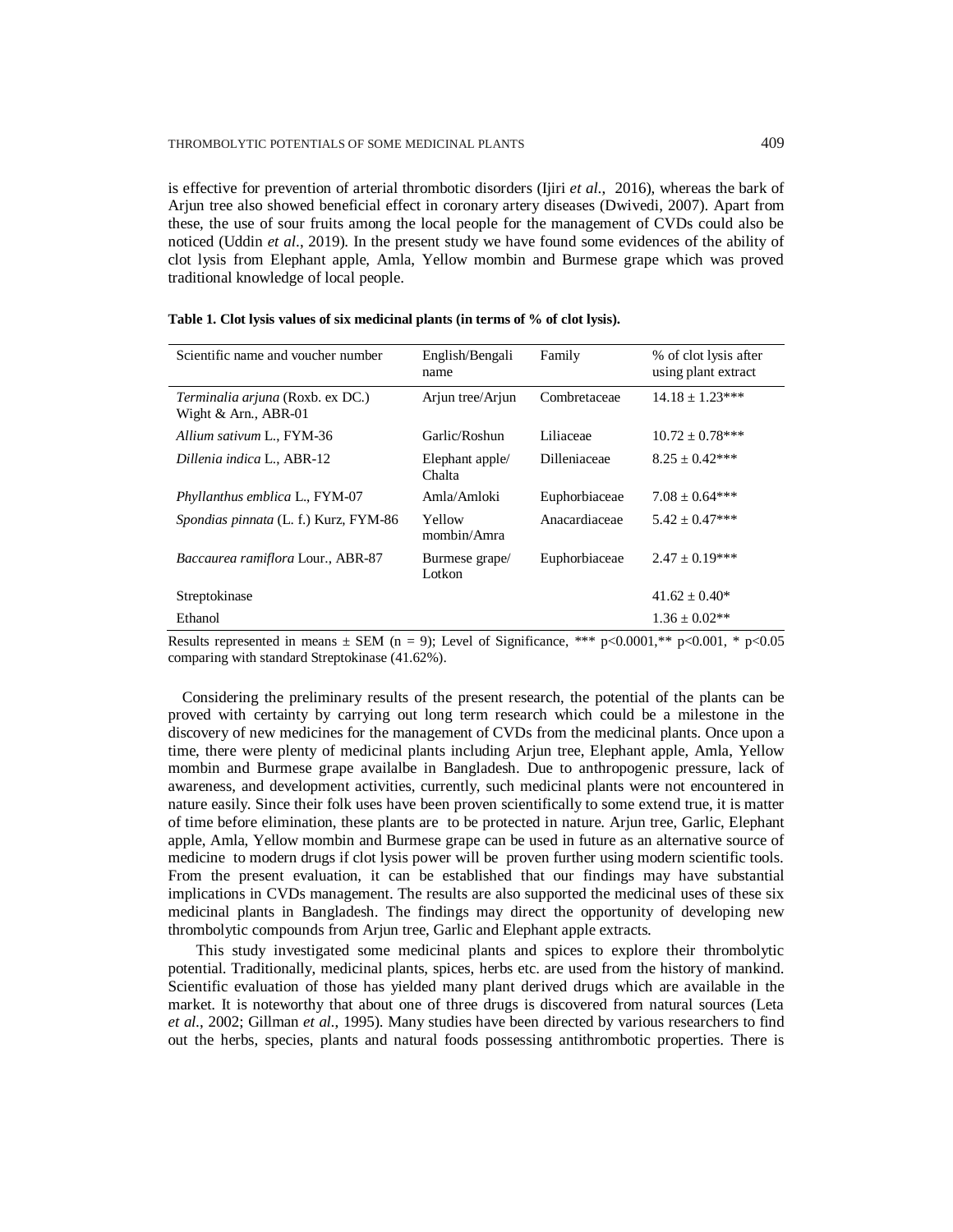evidence that consuming such materials lead to prevention of CVDs including coronary thromboembolism and stroke (Ratnasooriya *et al*., 2008; Joshipura *et al.,* 1999. Liu *et al.,* 2000, Bazzano *et al*., 2002). Though there are several commercially available thrombolytic drugs including those obtained by recombinant DNA technology, but adverse effects related to some of these drugs have been reported (Baruah *et al*., 2006; Gallus, 1998; Wardlaw *et al*., 2004; Capstick and Henry, 2005). Therefore, as an alternative if herbal preparations are taken appropriately may provide better effect in curing many ailments including CVDs. But there is also a concern about the toxicities of many plants. Such concerns may be overcome by toxicities studies to set up a safe mode of uses of those plants for treatment and preventive purposes (Krishnaraju *et al.,* 2006; Collen, 1996). Applications of drugs in the management of CVDs are well established as the complete mechanisms of the commercially available drugs have been confirmed scientifically. On the contrary, though natural products are considered to be safe, in most cases their applications are doubted because there is lacking in the scientific proofs and mode of actions of many traditional medicinal plants.

In our finding, ethanolic extract of Arjun tree, Garlic and Elephant apple showed moderate thrombolytic effects while the other three plants extracts exhibited insignificant effects. In conclusion, it can be inferred that consumption of those extracts showed moderate thrombolytic effects may reduce the risk of CVDs. However, further studies are needed to set up their quantity of consumption, forms to be taken, and frequency to be taken. Moreover, the mode of actions and toxicities are to be set up by animal studies. These demand further studies in *in vivo* experimental models. As the six selected medicinal plant species were showed thrombolytic activity, conservation efforts should be given to save the species from extinction in nature.

#### **Acknowledgement**

The Authors are acknowledged to the Ministry of Science and Technology, Government of the People's Republic of Bangladesh for financial support for the research project.

#### **References**

- Alexiades, M.N. (ed.) 1996. *Selected Guidelines for Ethno botanical Research:* A Field Manual. The New York Botanical Garden, New York. 305pp.
- Ali, M.R., Hossain, M., Runa, J. F., Hasanuzzaman, M. and Islam, M.M. 2014. Evaluation of thrombolytic potential of three medicinal plants available in Bangladesh, as a potent source of thrombolytic compounds. Avicenna journal of phytomedicine, **4**(6): 430–436.
- Bazzano, L.A., He, J., Ogden, L.G., Loria, C.M., Vupputuri, S., Myers, L. and Whelton, P.K. 2002. Fruit and vegetable intake and risk of cardiovascular disease in US adults: the first national health and nutrition examination survey epidemiologic follow-up study. Am. J. Clin. Nutr. **76**: 93-99.
- Baruah, D.B., Dash, R.N., Chaudhari, M.R. and Kadam S.S. 2006. Plasminogen activators: A comparison, Vascular Pharmacol. **44**: 1-9.
- Capstick, T. and Henry, M.T. 2005. Efficacy of thrombolytic agents in the treatment of pulmonary embolism, Eur. Respir. J. **26**: 864-874.
- Collen, D. 1996 Fibrin-selective thrombolytic therapy for acute myocardial infarction, Circulation **93**: 857- 865.
- Demrow, H.S., Slane, P.R. and Folts, J.D. 1995. Administration of wine and grape juice inhibits *in vivo* platelet activity and thrombosis in stenosed canine coronary arteries. Circulation **91**: 1182-1188.
- Dwivedi, S. 2007. "Terminalia arjuna Wight and Arn.: A useful drug for cardiovascular disorders, J. Ethnopharmacology, **114**( 2): 114–129.
- Fahad, H.M., Islam, A., Moghal, M.R. and Hossain, M.H. 2014. *In vitro* thrombolytic potential of root extracts of four medicinal plants available in Bangladesh. Anc. Sci. Life **33**(3): 162–164.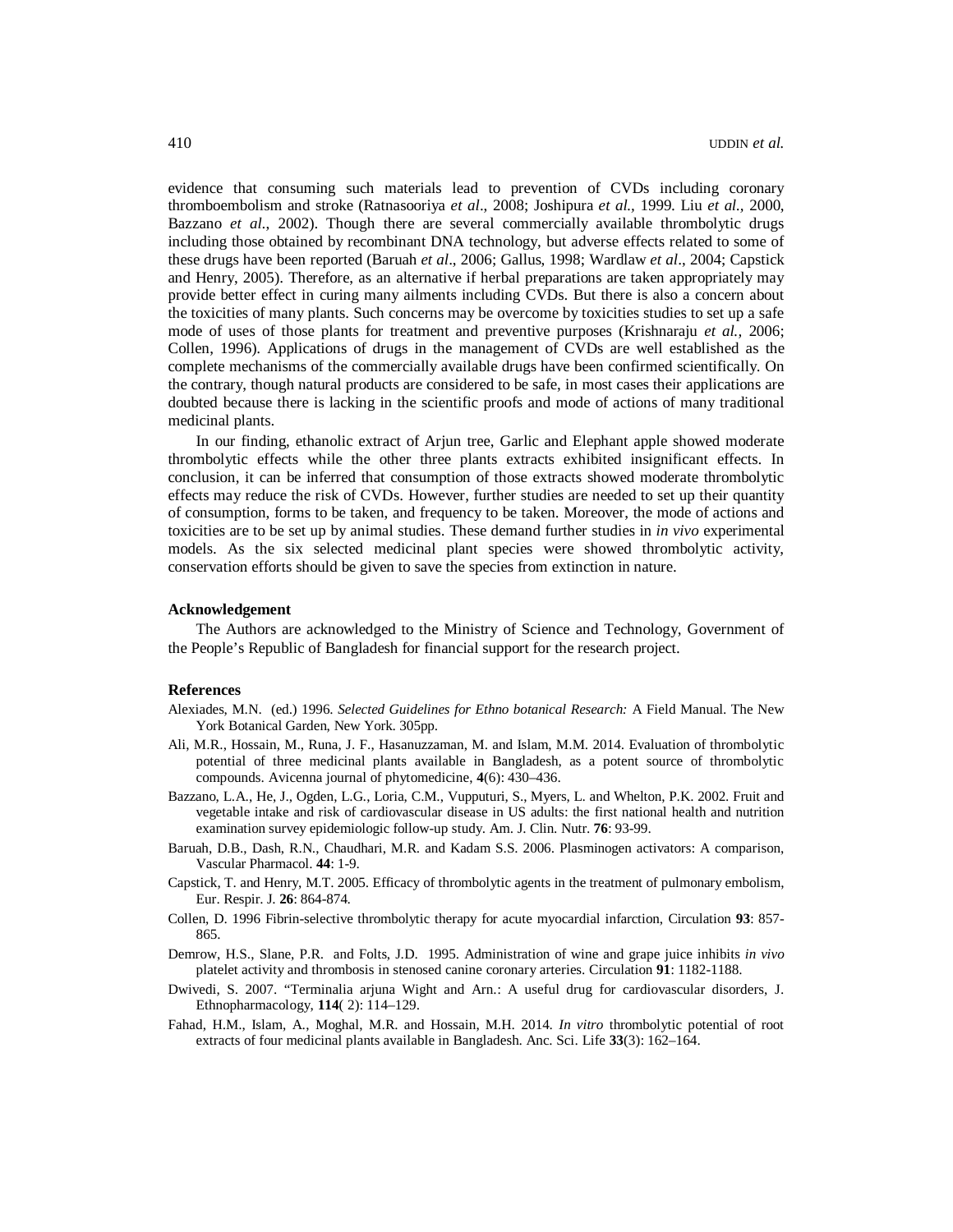- Gallus, A.S. 1998. Thrombolytic therapy for venous thrombosis & pulmonary embolism. Bailliereûs Clin. Haematol. **11**: 663-673.
- Gillman, M.W., Cupples, L.A.D., Gagnon, B.M., Posner, R.C., Ellison, W.P., Castelli and Wolf., P.A. 1995. Protective effect of fruits and vegetables on development of stroke in men. JAMA **273**: 1113-1117.
- Ghani, A. 2003. Medicinal plants of Bangladesh with chemical constituents and uses (2nd edition). Asiat. Soc. Bangladesh, Dhaka. pp. 1–603
- Ghosh, A. 2003. Herbal folk remedies of Bankura and Medinipur districts, West Bengal. Indian J. Tradit. Knowledge **2**: 393-396.
- Haque, M., Uddin M.Z., Hassan M.A. and Saha M.L. 2017. Plants used for the treatment of diabetes in Brahmanbaria, Bangladesh. Clin. Exper. Hom. **4**(3): 8–18.
- Hyland, B.P.M. 1972. A technique for collecting botanical specimens in rain forest. Flora Malesiana Bulletin **26**: 2038-2040.
- Islam, A.K. and Majumder A.A. 2013. Coronary artery disease in Bangladesh: A review. Indian Heart J. **65**: 424–35.
- Ijiri, Y., Ishii, H. and Yamamoto, J. 2016. Diet of Fruits and Vegetables with Experimental Antithrombotic Effect may be Beneficial to Humans in the Prevention of Arterial Thrombotic Diseases. Int. J. Drug Dev. Res. **8**(3):12-16.
- Ijiri, Y., Yamamoto, J., Wako, T. and Murakami, M. 2016. Experimental Antithrombotic Effect of Garlic Varieties Measured by a Global In Vitro Test of Platelet Reactivity and Spontaneous Thrombolytic Activity. Int. J. Drug Dev. Res. **8**(2):11-17.
- Joshipura, K.J., Ascherio, A., Manson, J.E., Stampher, M.J., Rimm, E.B. and Speizer, F.E. 1999. Fruit and vegetable intake in relation to risk of ischemic stroke, JAMA **282**: 1233-1239.
- Khatun, A., Rahman, M.W., Uddin, K.N., Ahsan, K.M., Shimu, S.N., Kobra, K., Shimu, S.A., Haque, W., Rahman, T., Jessy, T.H. and Akhter, F. 2016. Preliminary study on thrombolytic property of thirty six different extracts of eight Bangladeshi medicinal plants with folkloric relevance. Oriental Pharm. Exp. Med. **16**:311-319.
- Khatun, M.M. and Rahman, A.H.M.M. 2018. Medicinal Plants Used by the Local People at the Village Pania under BaghmaraUpazila of Rajshahi District, Bangladesh. Discovery **54**(266): 60–71.
- Krishnaraju, A.V., Rao, T.V.N., Sundararaju, D., Vanisree, M., Tsay, H.S., and. Subbaraju G.V. 2006. Biological screening of medicinal plants collected from Eastern Ghats of India using *Artemia salina*  (brine shrimp test), Int. J. Appl. Sci. Eng. **4**: 115-125.
- Lee, W., Yang, E.J., Ku, S.K., Song, K.S. and Bae, J.S. 2012. Anticoagulant activities of oleanolic acid via inhibition of tissue factor expressions. The Korean Society for Biochemistry and Molecular Biology. **18**: 390–395.
- Leta,G.C., Mourao, P.A.S. and Tovar, A.M.F. 2002. Human venous and arterial glycosaminoglycans have similar affinity for plasma low-density lipoproteins, Biochim. Biophys. Acta. **586**: 243-253.
- Liu, S., Manson, J.E., Lee, I.M., Cole, S.R., Hennekens, C.H., Willett, W.C. and Buring, J.E. 2000. Fruit and vegetable intake and risk of cardiovascular disease: the womenûs health study. Am. J. Clin. Nutr*.* **72**: 922-928.
- Manicam, C., Abdullah1, J.O., Tohit, E.R.M., Seman, Z., Chin, S.C. and Hamid1, M. 2010. *In vitro* anticoagulant activities of *Melastoma malabathricum* Linn. aqueous leaf extract: A preliminary novel finding. J. Med. Plants Res. **4**(14): 1464–1472.
- Prasad, S., Kashyap, R.S., Deopujari, J.Y., Purohit, H.J., Taori, G.M. and Daginawala, H.F. 2007.Effect of Fagoniaarabica (Dhamasa) on *in vitro* thrombolysis. BMC Complement Altern Med. **7**: 36.
- Ratnasooriya, W.D, Fernando, T.S.P. and Madubashini, P.P. 2008. *In vitro* thrombolytic activity of Sri Lankan black tea, *Camellia sinensis* (L.) O. Kuntze, J. Nat. Sci. Found. Sri Lanka **36**: 179-181.
- Roy, S., Uddin M.Z. Hassan M.A. and Rahman M.M. 2008. Medicobotanical report on the Chakma people of Bangladesh. Bangladesh J. Plant Taxon. **15**(1): 67–72.
- Uddin, M.Z. and Hassan M.A. 2014. Determination of informant consensus factor of ethnomedicinal plants used in kalenga forest, Bangladesh. Bangladesh J. Plant Taxon. **21**(1): 83-91.